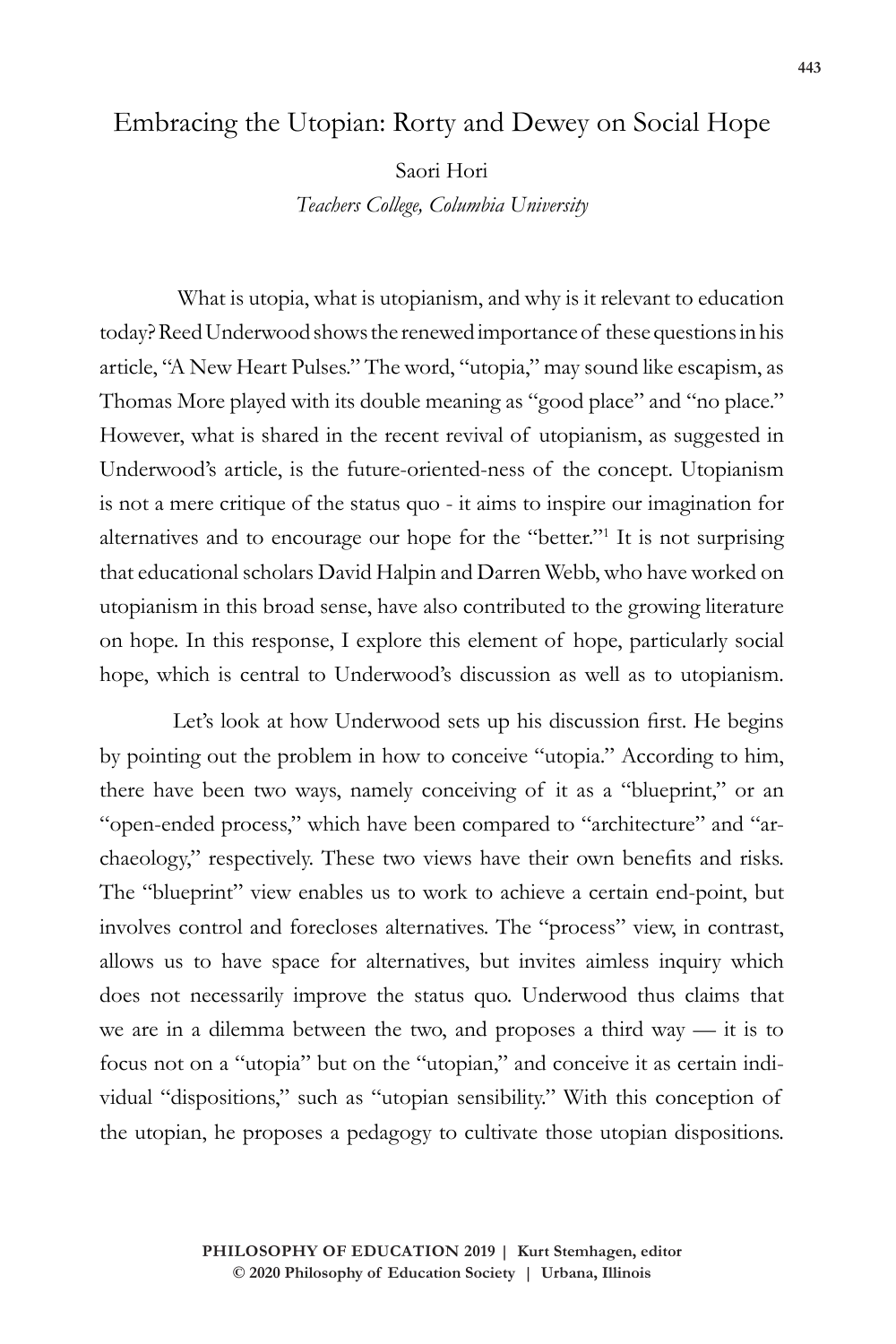What, then, is "utopian" sensibility? Underwood characterizes it as a poetic and religious sensibility with an orientation of social hope, drawing largely on Richard Rorty's article, "Pragmatism as Romantic Polytheism" (1998). First, as Rorty describes Christianity as the "work of the strong poets,"<sup>2</sup> the "poetic" and the "religious" are understood as the same thing, for both of them serve our "project of individual self-development"3 or "perfection," and help us find our "ultimate concern" (e.g. "meaning in life," "satisfactory self-image," or "what the Good is"4 ). Moreover, this romantic "privatization" of the poetic and the religious is taken to entail an orientation to a certain image of society. As Rorty draws from J. S. Mill, when we pursue our private concerns, we must acknowledge that other people pursue their own and "worship their own gods, so to speak."5 With this principle of tolerance, the poetic and the religious connect to "polytheism," and to a hope for a society where every individual pursues his or her perfection. In light of this romantic polytheism, Rorty presents Walt Whitman's and John Dewey's hope: "glorious democratic vistas stretching on indefinitely into the future" as a "symbol of ultimate concerns."<sup>6</sup>

Along those lines, Underwood claims that "Rorty links up the poetic, the religious, and the utopian," and elicits a conception of the utopian as a poetic-religious sensibility with a social democratic hope. According to him, this conception is better than others, for in this conception, utopia is taken as an "outgrowth" of utopian dispositions, which represents "yet undreamt of, ever more diverse, forms of human happiness." This utopia is neither a closed "blueprint" nor aimless "open-ended process," but it guides our inquiry and practice. Underwood thus solves the dilemma with Rortyan-Deweyan romantic social hope.

I think that Underwood's approach to utopian pedagogy is promising, however, the question seems to remain – *which social hope, which utopia?* In his view, in order to be utopian, one must be poetic, religious, and hope for a "democratic" society where every individual pursues his or her perfection. This hope, according to Rorty and Underwood, is Dewey's hope. However, is it really Dewey's democratic hope – or is it more consistent with Rorty's "liberal hope"? Asking this question may be helpful in further exploration of utopian pedagogy, because Rortyan hope and Deweyan hope would inspire a different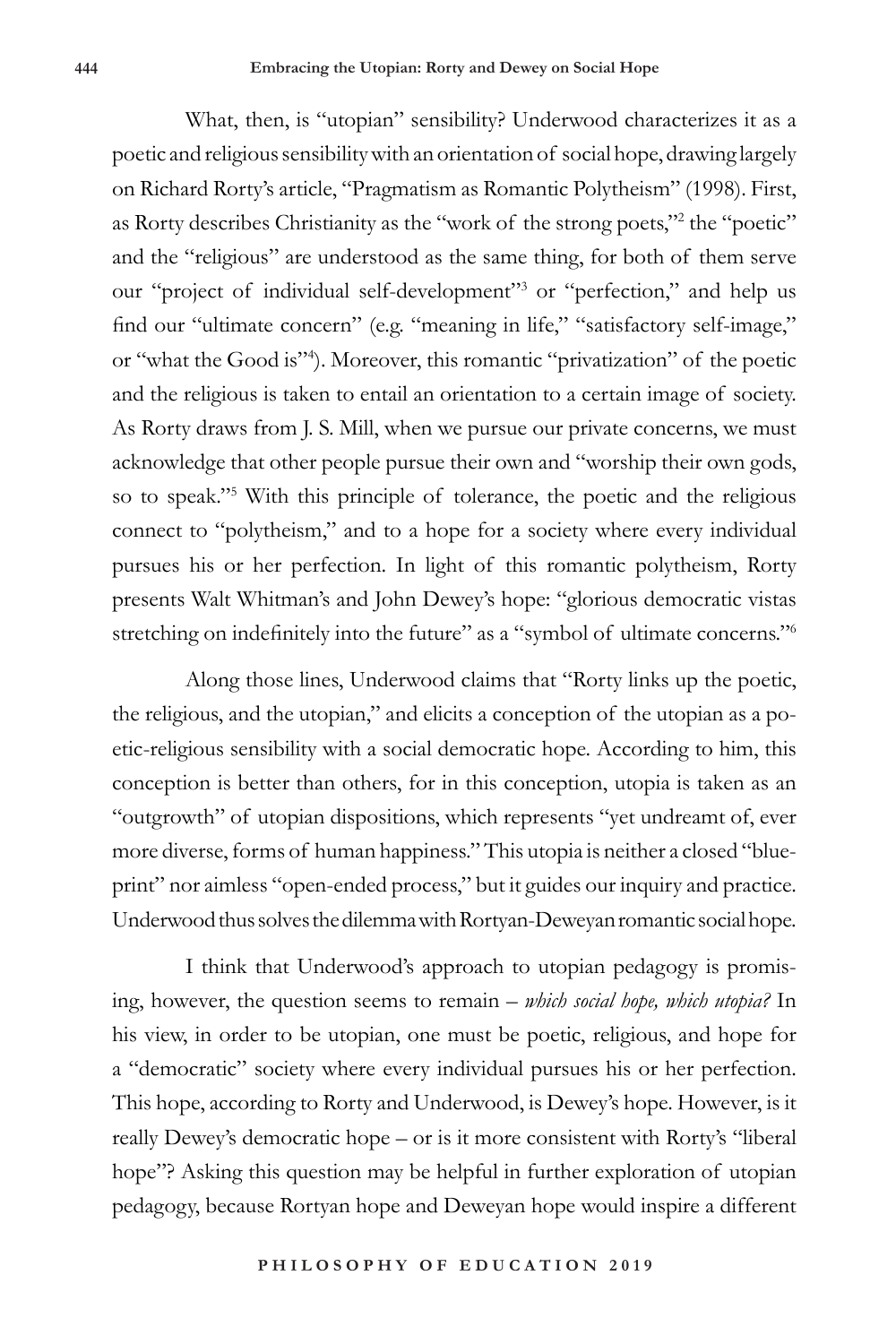## **Saori Hori 445**

set of pedagogies with a different picture of utopia (e.g. conversations and historical narratives for Rorty's "liberal utopia,"7 or interest, communication, and participation for Dewey's "democratic ideal"). In what follows, I briefly discuss Dewey's democratic hope in his own writings. Apparently, his democratic ideal confronts the dilemma of utopianism; but I conclude by suggesting that Dewey could also provide a solution, with his idea of "democracy as a way of life."

First, it is noteworthy that Rorty's focus in "Pragmatism as Romantic Polytheism," is on religion and he aims to defend "Dewey's tolerance for religious belief against those who think that pragmatism and religion do not mix."8 In this context, Rorty emphasizes that the private "projects of individual self-development" (e.g. poetry, religion) are distinguished from the public "projects of social cooperation" (e.g. natural science, law) and do not require the "intersubjective agreement."9 And, as he repeats, democracy has a "commitment to honor the rights of individuals,"10 or what Nietzsche called the "free-spiritedness and many spiritedness,"11 and the only constraint is Mill's s-called harm principle.

It is undeniable that Dewey envisioned a democratic society, as Rorty quotes, where every individual is educated to "the full stature of his possibility."12 However, it should be noted that Dewey provides a more "positive" and interactive democracy, where individual development and social collaboration are intertwined. To illustrate this, the following passage from Dewey's "The Need for a Philosophy of Education" seems relevant.

The aim of education is development of individuals to the utmost of their potentialities. But this statement as such leaves unanswered the question of the measure of the development to be desired and worked for. A society of free individuals in which all, in doing each his own work, contribute to the liberation and enrichment of the lives of others is the only environment for the normal growth to full stature. An environment in which some are limited will always in reaction create conditions that prevent the full development even of those who fancy they enjoy complete freedom for unhindered growth.<sup>13</sup>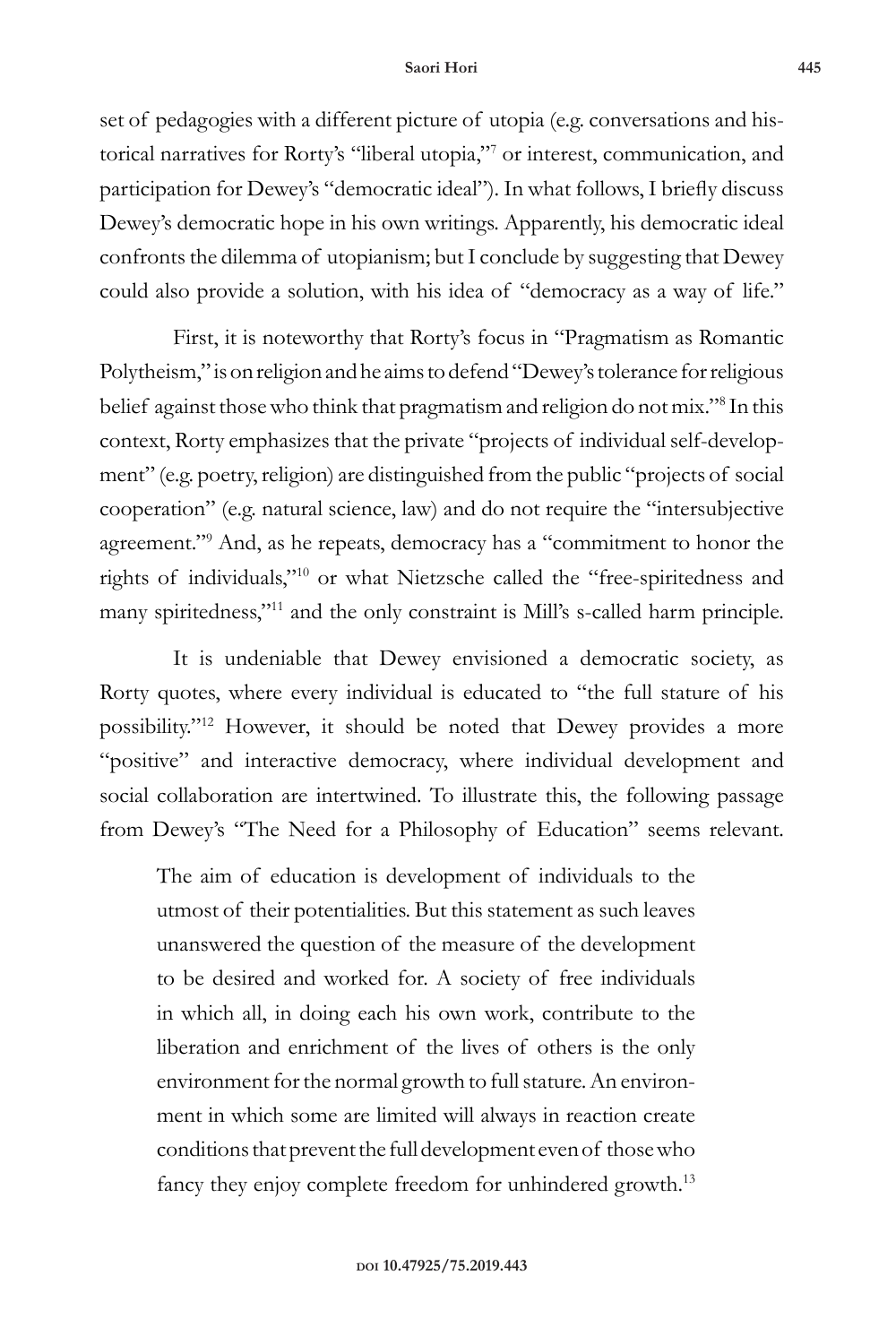Dewey thus argues that a society of free individuals which to which all the individuals contribute is the "only" environment for the growth to full stature, for we grow through "communication" with others, where we reformulate our experience and re-discover its meanings.<sup>14</sup> As he notes, "the task of democracy is forever that of creating of a freer and more humane experience in which all share and to which all contribute."<sup>15</sup>

One may wonder whether Dewey's democratic "utopia" can avoid the dilemma of utopianism. As Underwood shows, the Rortyan-Deweyan version of utopia is taken as an "outgrowth" of utopian dispositions, and thereby, resolves the dilemma: however, Dewey's democratic hope seems to entail a strong democratic "ideal" like a "blueprint" of utopia. I want to end this response with a passage from his "Creative Democracy - the Task Before Us."

> Democracy as a way of life is controlled by personal faith in personal day-by-day working together with others … to cooperate by giving differences a chance to show themselves because of the belief that the expression of difference is not only a right of the other persons but is a means of enriching one's own life-experience, is inherent in the democratic personal way of life.<sup>16</sup>

<sup>1</sup> See e.g. David Halpin, "Hope, Utopianism and Educational Management," *Cambridge Journal of Education* 31, no. 1 (2001): 103-118; Darren Webb, "Where's the Vision? The Concept of Utopia in Contemporary Educational Theory," *Oxford Review of Education* 35, no. 6 (2009): 743-760.

<sup>2</sup> Richard Rorty, "Pragmatism as Romantic Polytheism," in *The Revival of Pragmatism: New Essays on Social Thought, Law, and Culture*, ed. Morris Dickstein (Durham: Duke University Press, 1998), 26.

<sup>3</sup> Ibid., 28.

<sup>4</sup> Richard Rorty, "Cultural Politics and the Question of the Existence of God," in *Philosophy as Cultural Politics* (Cambridge: Cambridge University Press, 2007), 22. 5 Rorty, "Pragmatism as Romantic Polytheism," 24.

<sup>6</sup> Ibid., 32.

<sup>7</sup> See e.g. Richard Rorty, *Contingency, Irony, and Solidarity.* (Cambridge: Cambridge University Press, 1989); *Philosophy and Social Hope* (New York: Penguin Books, 1999); John Dewey, *Democracy and Education* (1916), in *John Dewey: The Middle Works,* vol. 9, ed. Jo